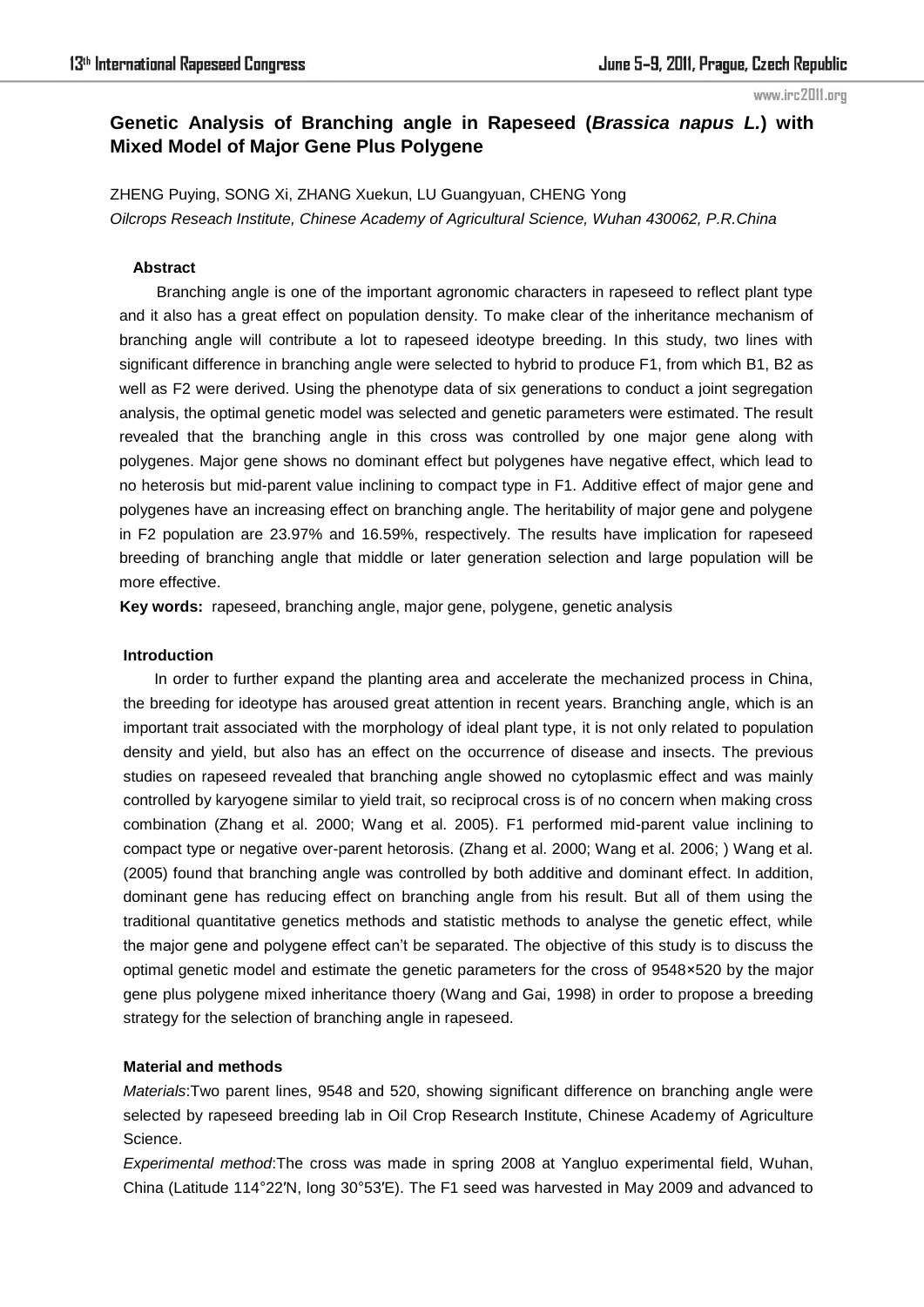#### www.irc2011.org

produce F2, B1 and B2 population in summer 2009 at Xining, Qinghai, China (Latitude 101°44′N, long 36°35′E). In addition, the parents were bagged and self crossed in every growing season. All the P1, P2, F1, F2, B1 and B2 were planted at Yangluo in autumn 2009 with the population density of 120,000 plants per hectare and were evaluated in green-silique stage by measuring the third or fouth branching angle. The plant investigated should no less than 20 and 100 individuals for the nonsegregation generations and segregation generations, respectively (Gai et al. 2003).

*Statistical analyses*: Analysis software was provided by Professor Wang in Crop Research Institute, Chinese Academy of Agricultural Sciences, China.

# **Results and discussion**

*The frequency distribution of branching angle in six generations*:T-test for mean of two parents was conducted by SAS 7.0 and the result suggested that they had significant difference at 0.01 level  $(t=5.895, t_{0.01,65}=2.654)$ . The phenotype value of F1 generation is 39.7° on average, showing no heterosis but tending to negative mid-parent value, which is consistent with previous studies (Wang et al. 2005; Zhang et al. 2000). Meanwhile, B1 and B2 population were unimodal distribution but deviated from normal distribution and F2 population showed bimodal distribution (Figure 1), which indicated major genes may be involved (Zhang et al. 2000).

|                              | able 1 Frequency distribution and basic statistics of branching angle in 6 generations derived from |  |  |  |
|------------------------------|-----------------------------------------------------------------------------------------------------|--|--|--|
| the cross of $9548\times520$ |                                                                                                     |  |  |  |

| Generatio      | Gouping of branching angle(°)                             | Mea  | Standa<br>rd |  |
|----------------|-----------------------------------------------------------|------|--------------|--|
| n              | 16-20 21-25 26-30 31-35 36-40 41-45 46-50 51-55 56-60 61- |      | error        |  |
|                | 65 66-70                                                  |      |              |  |
| P1             | 11 10<br>$\overline{1}$                                   | 44.1 | 1.1          |  |
| F1             | 14 41 35 11 1<br>6.                                       | 39.7 | 0.5          |  |
| P <sub>2</sub> | 2 6<br>9 13 5 1                                           | 36.1 | 0.9          |  |
| B1             | 31 65 60 36 11 2 0<br><sup>7</sup>                        | 41.2 | 0.5          |  |
| <b>B2</b>      | 50 37 3<br>2 15 37<br>1 1                                 | 37.9 | 0.4          |  |
| F <sub>2</sub> | 26<br>6<br>56 73 40<br>16                                 | 38.6 | 0.5          |  |

*AIC value Calculation and tests for goodness-of-fit*:According to joint segregation of multigenerations analysis, we obtained maximum likelihood value and AIC value of twenty-four genetic models which were divided into five categories, that is one pair of major gene, two pair of major genes, polygene, one pair of major gene plus polygene and two pair of major genes plus polygene. Five models with relatively low AIC value were selected as the candidate models (Table 2). Then, tests for goodness-of-fit of five candidate models was conducted, including uniformity test (U1<sup>2</sup>, U2<sup>2</sup>,  $U3<sup>2</sup>$ ), Smirnov ( $nW<sup>2</sup>$ ) and Kolmogorov ( $D<sub>n</sub>$ ) test and the total number of significant statistic were counted (Table 2). From the results above, we can make a preliminary conclusion that branching angle in this cross was controlled by one major gene and polygene.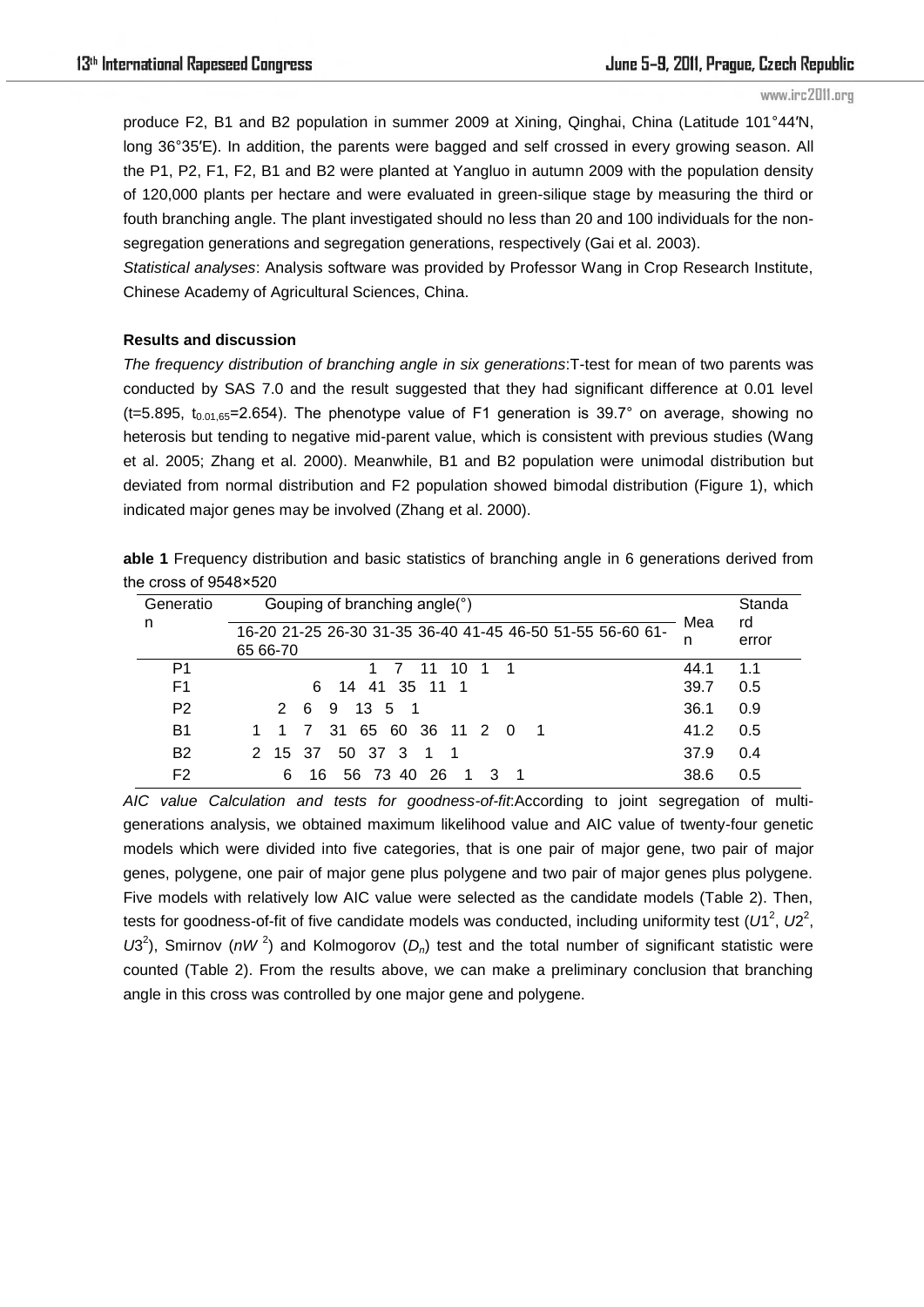| Model<br>code | Implication of model | <b>Maximum</b><br>likelihood | AIC value | The total number<br>of significant |
|---------------|----------------------|------------------------------|-----------|------------------------------------|
|               |                      | estimated value              |           | statistic                          |
| $B-1-2$       | 1MG-AD               | $-2435.515$                  | 4883.030  | 2                                  |
| $C-1$         | PG-AD                | -2434.891                    | 4883.783  | 2                                  |
| $D-2$         | $MX1-A-AD$           | $-2432.640$                  | 4881.280  |                                    |
| $D-3$         | MX1-AED-AD           | $-2433.351$                  | 4882.702  |                                    |
| $D-4$         | MX1-AEND-AD          | $-2432.639$                  | 4881.278  |                                    |

**Table 2** Maximum likelihood estimated value, AIC value and test for goodness-of-fit of candidate models calculated by joint segregation of multi-generations

MG: Major gene model; PG: Polygene model; MX1: Mixed one pair of major gene and polygene model; A: Additive effect; D: Dominant effect; E: Equal; N: Negative. e.g. model D-4, MX1-AEND-AD represents one pair of major gene with completely negative dominat effect and polygene with additive and dominat effect.

*The selection of the optimal genetic model*:The first order distribution parameters were estimated according to IECM algorithm and then the first order genetic parameters were calculated by the least square method based on its relation with the first order distribution parameters. The tests of significance for the first order genetic parameters (m, d, [d], [h]) were conducted referring to the method of Gai et al. (2003) (Table 3). The number of significant parameters under D-2 models were more than D-3 and D-4 model, so it was selected as the optimal genetic model, that is one pair of major gene with additive effect plus polygene with additive and dominant effect. The second order genetic parameters of model D-2 were estimated by the second order distribution parameters (Table 4). Under model D-2, the additive effect of major gene and polygene was 2.895 and 0.772, respectively. Therefore, The additive effect towards consistent direction to increase the branching angle. The heritability of B1, B2 and F2 were 40.0%, 7.3% and 40.6%, indicating that branching angle was partly influenced by environment, which is inconsistent with the research of Wang et al. (2005). The possible reason is the different evaluation methods and generations being used. In their study, they employed the method of diallel cross to estimate the heritability of F1 generation